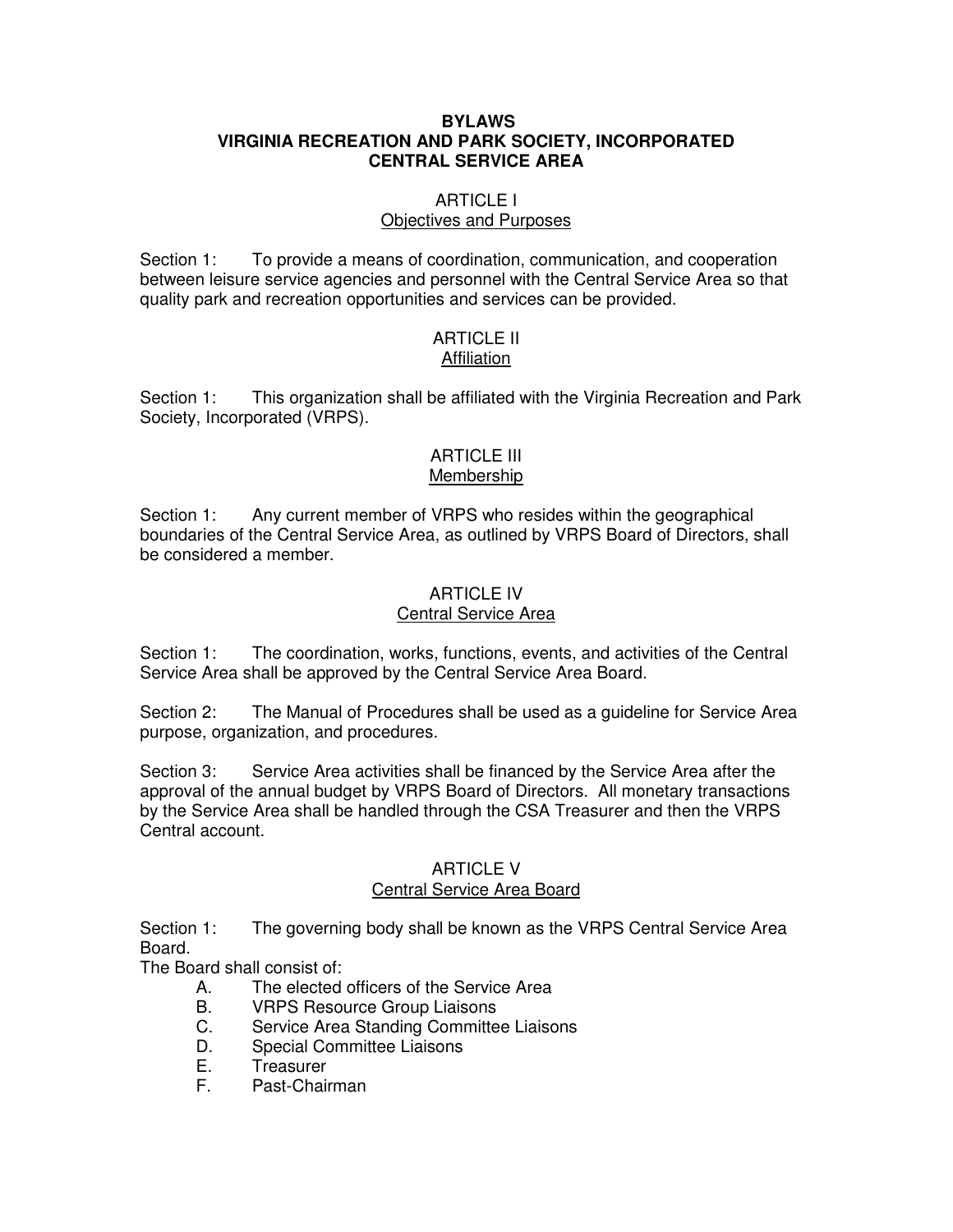Section 2: Each member of the Board shall serve for one (1) year or until the successor is elected or appointed to said vacancy.

Section 3: It shall be the duty of the Board to establish policies and procedures within the scope of VRPS Bylaws and Central Service Area Bylaws.

Section 4: The Board shall record minutes of all Central Service Area Board meetings. A Board member may be represented by a "proxy" vote which must be presented to the Board in writing and recognized as the first item on the agenda.

Section 5: The Board shall have the power to fill vacancies on the Board, with the exception of Resource Group Representatives.

# ARTICLE VI Central Service Area Officers

Section 1: The elected officers shall be Chair, Chair-Elect and Secretary. The officers shall be elected by the Service Area voting membership.

Section 2: The officers of the Board shall perform the duties usually performed by such officers as described in Robert's Rules of Order, Newly Revised, together with such duties as described by Central Service Area Bylaws, or by the VRPS Manual of Procedures.

Section 3: The Chair of the Board shall be the presiding officer for Board meetings and Service Area business meetings; shall call meetings as described in Service Area Bylaws; shall give an annual report at the Service Area Annual meeting; shall appoint, for his term of office, the treasurer and representatives of the VRPS resource groups, standing and special committees, with the exception of the Nominations and Elections Committee; and shall represent Central Service Area at all VRPS Board of Directors meetings.

Section 4: The Chair-Elect shall become acquainted with the activities of the Service Area and VRPS and the duties of the Chair; shall act as presiding officer in the absence of the Chair; shall assume the office of Chair at the expiration of the term of the incumbent; shall create an annual budget and statement of goals and objectives, which shall be submitted at the first Board meeting for approval; and shall coordinate other activities, as directed by the Chair.

Section 5: The Past-Chair shall assume the role of advisor; shall serve as Representative for the Nominations and Elections Committee; and shall be responsible for the orientation of new Board members.

Section 6: The Secretary shall keep original copies of all records of all activities of the Service Area and Board meetings and shall ensure that these are placed in safekeeping.

Section 7: The Treasurer shall use adopted procedures of VRPS for financial control.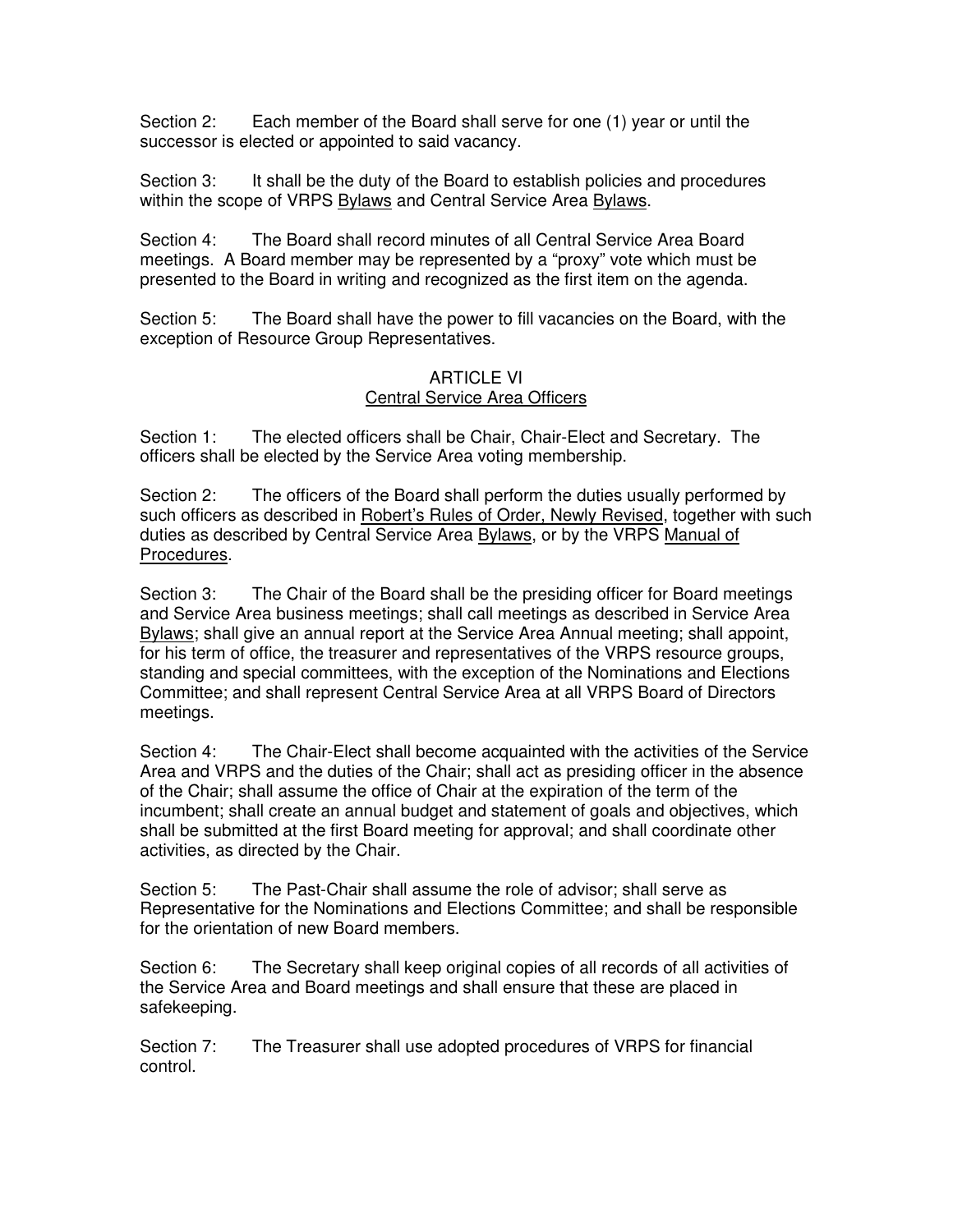Section 8: The Executive Committee shall consist of the elected officers of the Service Area plus the Past Chair.

#### **ARTICLE VII** Standing Committees and Their Purposes

Section 1: Liaisons for all standing committees shall be appointed by the Service Area Chair as he deems necessary.

Section 2: The standing committees may be: Awards and Citations, Annual Conference, Hershey Track and Field, Legislative, Fundraising, Foundation, Leadership Training Institute, and Senior Games.

\*Liaisons for standing committees shall not be required to act as official members of the respective standing committee, with the exception that any liaison with the Awards and Nominations committee shall become an official member of the committee.

Section 3: It shall be the duty of each standing committee and resource group liaison to represent the Service Area at his respective statewide committee meetings and to ensure that the Service Area fulfills its obligations to the VRPS approved plan of action for that committee.

Section 4: Other committees may be created, as deemed necessary. Liaisons of such committees shall be appointed by the Service Area Chair.

#### ARTICLE VIII Voting

Section 1: Each VRPS Central Service Area member, eligible for voting privilege, as determined by VRPS Bylaws, Article X, Section 1, shall be entitled to vote.

Section 2: Each voting member shall have one (1) vote. In case of voting by mail, voting shall be completed thirty (30) days after ballots are mailed and shall be delivered under first class postage.

Section 3: Ballots shall be used at the discretion of the Board.

Section 4: Voting members of the Board shall include the elected officers of the Service Area, as well as Past Service Area Chair, and VRPS Resource Group Representatives.

#### ARTICLE IX Election Procedures and Term of Office

Section 1: A Nominations and Elections Committee shall be overseen by the Past Chair.

Section 2: The Nominations and Elections Committee shall submit a slate consisting of a least one (1) nominee for Chair-Elect and at least one (1) nominee for Secretary.

Section 3: The slate of nominees to fill the positions of Chair-Elect and Secretary shall be presented to Service Area membership for election.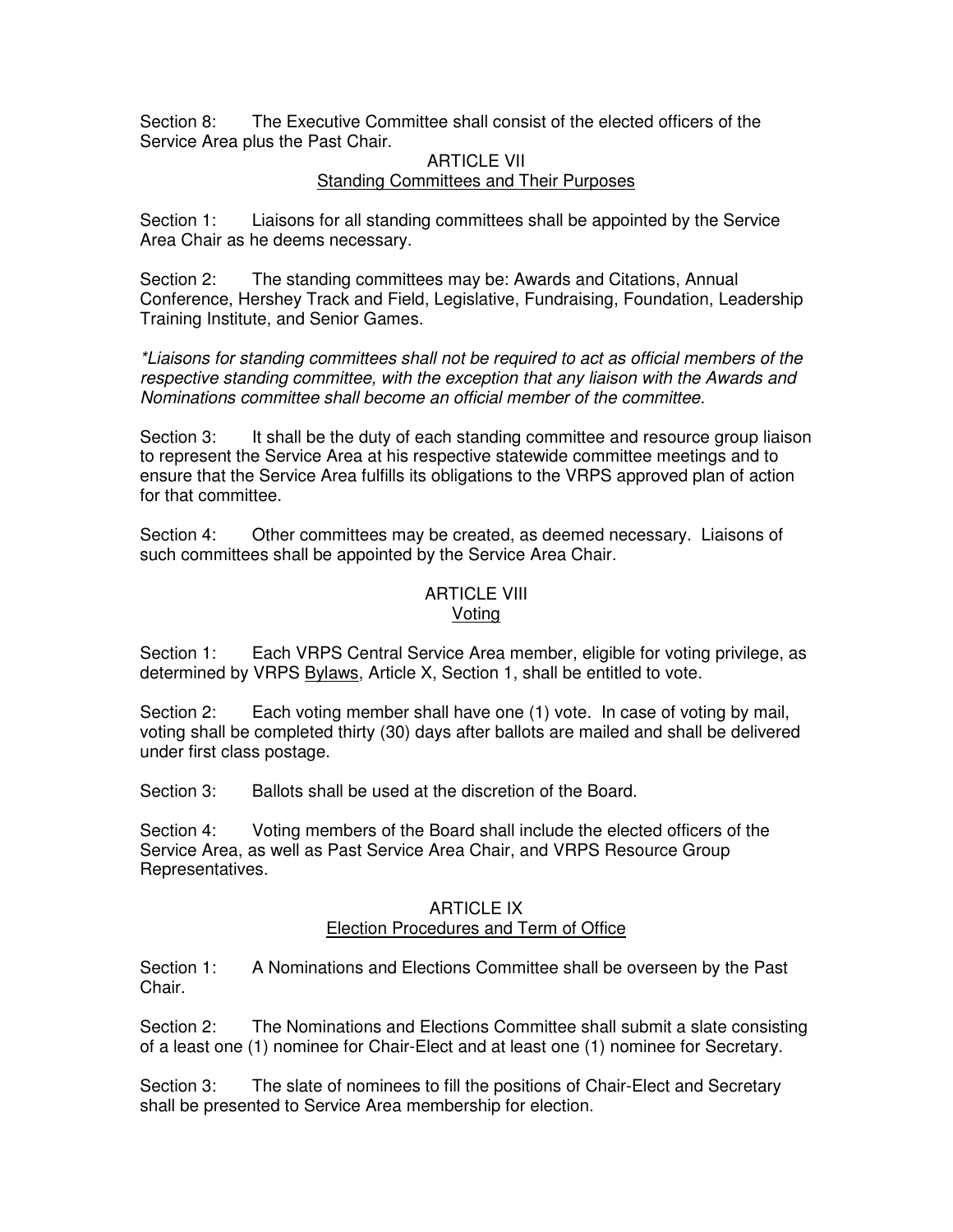Section 4: The slate of nominees shall be submitted a minimum of thirty (30) days prior to the election.

Section 5: Voting shall be by ballot with a space allocated and marked, "write-in".

Section 6: Ballots shall be returned to the VRPS central office at least thirty (30) days prior to the opening session of the annual conference. Ballots shall be counted, recorded, and filed with a report to the Service Area Chair at least fifteen (15) days prior to the annual VRPS business meeting.

Section 7: The election shall be completed on one (1) ballot.

Section 8: The newly elected officers shall officially assume office at the start of VRPS business year and shall hold office for one (1) year, or until their qualified successors are elected. Should the secretary leave office prior to the completion of his tenure, the Chair shall appoint a replacement for the balance of the term.

## ARTICLE X Meetings

Section 1: The Board shall hold at least four (4) official meetings each year.

Section 2: A quorum of the Board shall consist of a majority of the voting members of the Board. The Chair and Chair-elect, at the December meeting, will identify voting members for the upcoming year based on the standing and special committee appointments. The number of voting members may vary each year depending upon the standing and special committee appointments.

Section 3: The annual business meeting shall be held in the third quarter of the year (July, August, September).

## ARTICLE XI Amendments

Section 1: The **Bylaws** may be amended with the consent of the majority of the Board at a duly constituted meeting or by mail ballot, under first class postage or electronic voting. The Bylaws are then submitted by the Service Area Chair for VRPS Board of Director's approval.

Section 2: The Bylaws may also be amended by the Service Area voting membership through mail or electronic ballot, at such time as may be deemed necessary by the Board. Approval of amendments must be by a two-thirds (2/3) vote of Service Area membership voting on the question.

Section 3: All amendments to the Bylaws shall be published at least thirty (30) days prior to such vote. All Bylaws heretofore adopted which are in conflict with amended Bylaws are hereby expressly rescinded.

Section 4: During the annual review, proposed amendments may be brought forward by the membership for consideration.